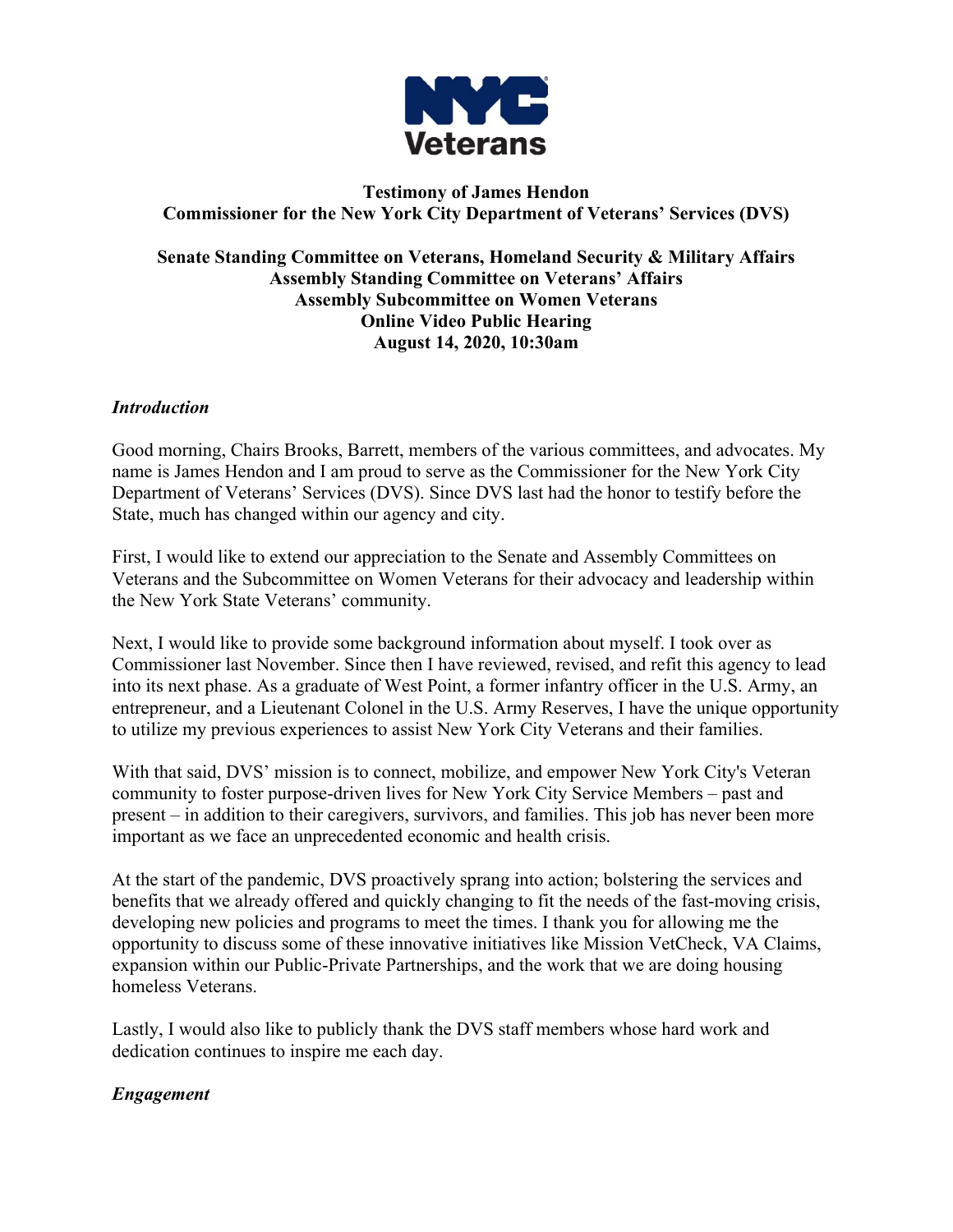DVS has updated the way that we communicate with Veterans online.

Within a week of the "state of emergency" we published our own COVID-19 resource page geared towards the community that we serve. Our Veteran Guide to COVID-19 webpage is updated on daily basis with the most current information from local, state, and federal agencies.

Further, we developed policies and procedures to ensure that those working from home do so safely, securely, and efficiently. Despite no longer being in the office, our work and services only continue to increase.

Lastly, DVS launched a weekly COVID-19 specific newsletter for veterans on March 27 to provide them with vital information on how they can protect and take care of themselves.

## *Mission VetCheck*

One of the core tenants of our agency is to connect and empower our constituency. Mission VetCheck, an initiative launched on Memorial Day in response to the COVID-19 crisis, is one such tool to achieve this goal. This project is a partnership with ThriveNYC and was piloted with the New York National Guard.

Mission: VetCheck connects Veteran volunteers with NYC Veterans for wellness check-in calls during the pandemic to help reduce social isolation. While performing these wellness calls, we provide Veterans with essential information about DVS and COVID-19 such as where they can get tested, as well as food assistance, and mental health resources. Since the project's launch, DVS has placed over 12,000 calls with a 22% response rate.

If you, or someone you know are looking to assist or receive a call, please do not hesitate to contact DVS at 212-416-5250 or contact my Director of Intergovernmental Affairs, Vincent Garcia at vgarcia1@veterans.nyc.gov who is more than happy to assist. It all starts with a friendly call.

## *VA Claims*

New York City is home to over 210,000 Veterans with an estimated 6,692 not receiving serviceconnected disability Veteran Affairs (VA) benefits. Launched one month ago on July 5, DVS is proud to announce that five staff members, or 12.5% of our agency are certified to process VA claims on behalf of NYC Veterans. Conservative estimates show that this will generate up to \$3.3 million dollars annually in tax free benefits to our constituency.

We are currently receiving six new cases per week and expect that number to grow as word about this vital new service spreads, putting more disposable income in New York Veteran's pockets. We would like to express our gratitude to the New York State Division of Veteran' Services (NY DVS) for their support, assistance, and training our staff members so that they can provide VA claims.

## *Public-Private Partnerships*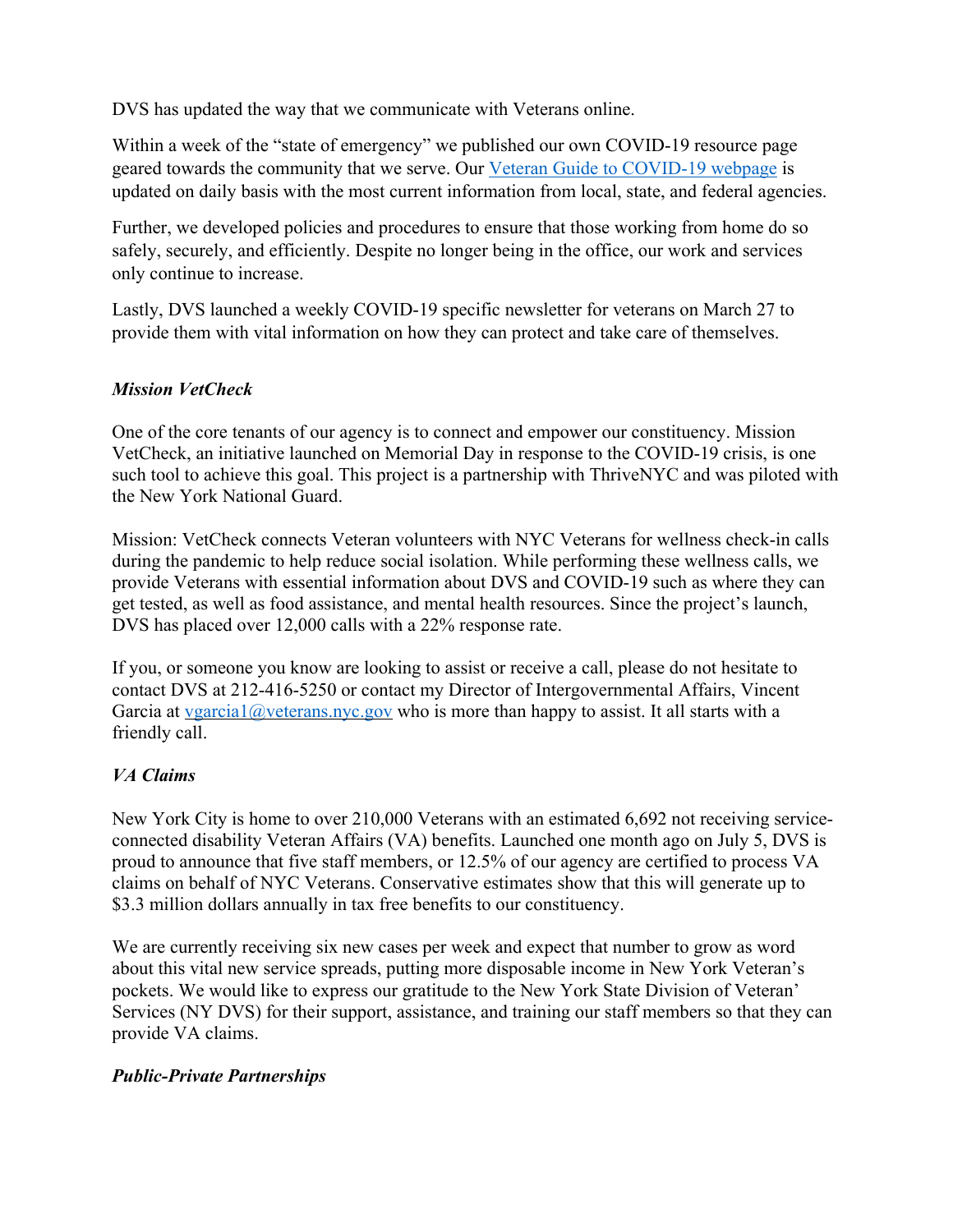As DVS develops and implements in-house initiatives, we have also leveraged our relations with the private sector to provide additional services and benefits to the Veteran community. Most recently, in May, Empirevets.com launched a job portal to help Veterans fill critical roles during the COVID-19 crisis in industries that are hiring despite the pandemic. DVS has partnered with the GI Go Fund to ensure veteran jobseekers are aware of this portal and will push this tool to nonprofit employment providers on our VetConnectNYC site to help unemployed veterans.

This portal has over 4,000 positions across all types of industries. The top sectors of employer hiring are IT, healthcare, finance/banking, biotech, and insurance. Thanks to a donation from the Gantcher Family Foundation, this tool will be accessible to the public for six months with the aim of assisting our constituency in finding gainful employment through these unprecedented times. We encourage the members of each committee to learn more by visiting Empirevets.com..

Helping to protect Veterans during the pandemic has also been a focus of our agency. Through a generous donation by Boomer Naturals, a healthcare company in Las Vegas, Nevada, and the Joe Piscopo Radio show, DVS was given 43,000 reusable face masks to distribute to our community.

As of early August, DVS has handed out more than 30,000 masks to more than sixty organizations that support NYC Veterans and their families. Through this distribution effort, DVS has forged greater bonds with local Veteran Service Organizations, Veteran Centers, Nursing Homes, Social Service providers, and individual constituents. In addition to these masks, informational letters were distributed with the masks to inform the recipient about our agency and the services that we provide for NYC Veterans.

Lastly, DVS, in partnership with the 9/11 Memorial and Museum, will soon deliver 500 masks to the U.S. Coast Guard post at Fort Wadsworth, Staten Island. While Tropical Storm Isaias delayed these efforts, we look forward to distributing masks there soon.

In connection with our Outreach and Engagement teams, our Public-Private Partnership department were also able to identify and assist Veterans facing food insecurities through this pandemic. Through a partnership with the Bob Woodruff Foundation, DVS worked with Italians Feed America, an organization founded by Celebrity Chef Fabrizio Facchini, to deliver 400 pounds of sandwich meat to five Veteran food pantries in May and hundreds of boxes of cooking ingredients in July.

Further, in connection with the NYS DVS, and the Campaign Against Hunger, DVS is working to provide meals to Veterans across the five boroughs. Collectively, we are distributing 350-400 Hello Fresh food kits to Veteran households per week through September.

As we continue to develop internal programs and initiatives, DVS looks forward to collaborating with outside organizations to provide more services and benefits to our constituents.

## *Housing*

Our Housing and Support Services team has risen to the challenge during the pandemic moving our Veterans into safe housing even during a national crisis of unprecedented proportion. Since DVS launched its Housing and Support Services, we have housed 922 homeless Veterans. In